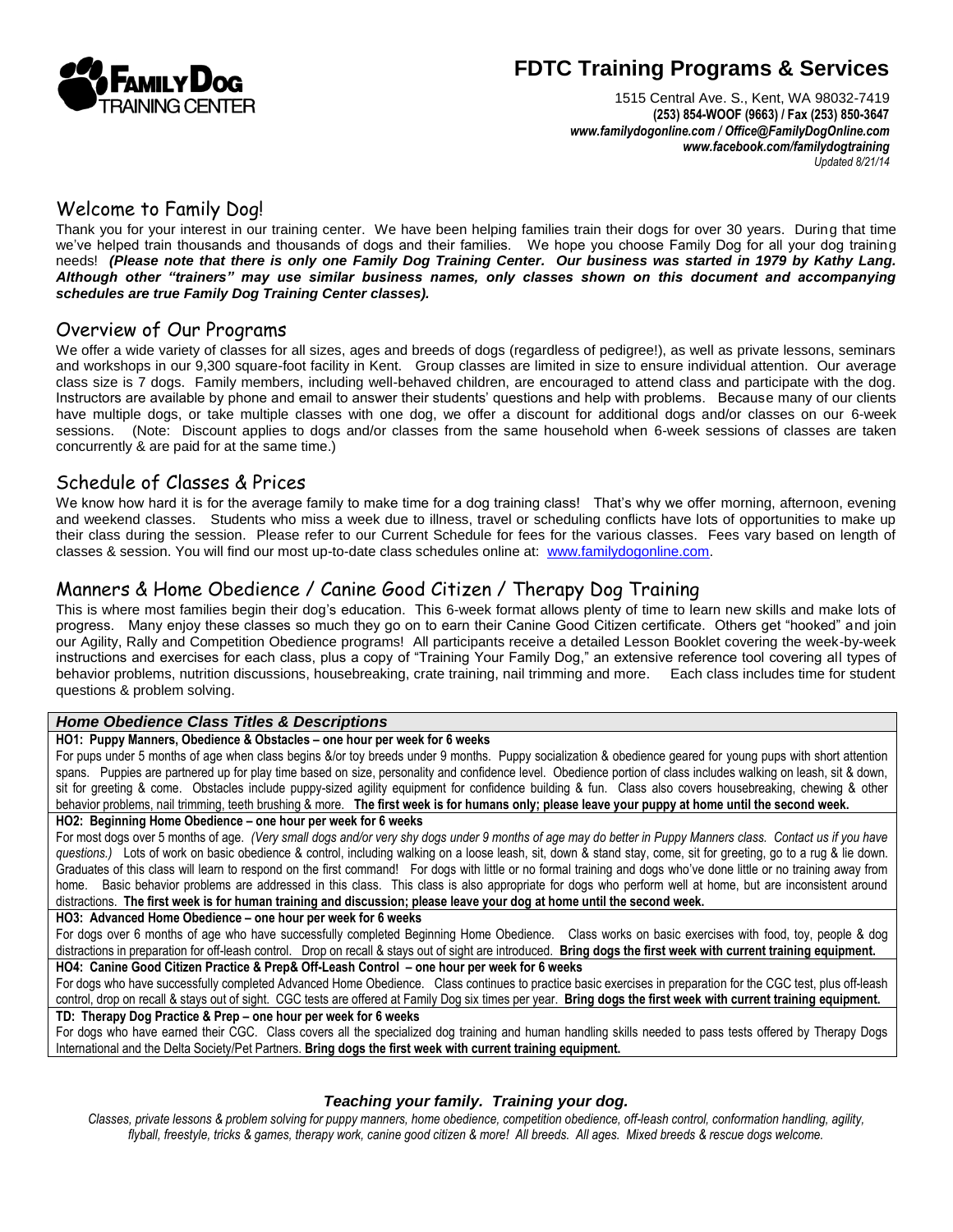## We Solve Behavior Problems

In addition to teaching basic obedience commands and exercises, we also address common behavior problems all dog owners encounter, including chewing, barking, digging, mouthing, housebreaking and stealing, as well as jumping up on people and counters. This is done as part of the class curriculum—at no additional charge. Our extensive experience with all breeds of dogs allows us to provide no-nonsense solutions to the annoying habits that some dogs develop. In our classes you'll also learn to clip your dog's toenails, clean his teeth and ears, and get all your doggie questions answered! We're also happy to help via private lessons!

## Private Lessons

Individualized training is a great way to work through problems, get a head start on classes or work toward specific performance goals.

| <b>Description</b>                                                                                                                        | Cost                        |
|-------------------------------------------------------------------------------------------------------------------------------------------|-----------------------------|
| In-facility private lessons                                                                                                               | \$75.00 / hour &            |
| For families who prefer one-on-one training or dogs with specific behavior problems. Also beneficial for agility, breed ring, competition | Includes unlimited email    |
| obedience and/or rally students wanting extra assistance to achieve performance goals. Call or email us with your specific                | monitoring & email          |
| requirements. See our web site for the private lesson questionnaire. In-facility lessons conducted at FDTC's main facility in Kent.       | follow-up                   |
| In-home visits & private lessons                                                                                                          | \$95.00 / hour &            |
| For families who prefer one-on-one training or dogs with specific behavior problems. Call or email us with your specific requirements.    | Includes unlimited email    |
| Lessons conducted in owner's home or centrally located park. (Travel outside the FDTC service area may result in mileage charges.)        | monitoring/email follow-up  |
| Telephone, video & email private lessons                                                                                                  | \$75.00 / hour & includes   |
| Used most often by families living outside the FDTC service area. Call or email us with your specific requirements.                       | email follow-up             |
| <b>Seminars &amp; Workshops</b>                                                                                                           | Varies - please call with   |
| FDTC staff members are available to make presentations to all types of groups on a variety of subjects ranging from behavior problem      | your specific requirements. |
| solving to choosing the right dog, competition obedience, conformation handling, dog/owner relationships, etc.                            |                             |

## Agility, Tracking, Tricks, Flyball, Musical Freestyle, Nose Work & Dog Sports

These classes are a great way to continue your dog's education and increase off-leash control, while having lots of fun together. Agility is one of the fastest growing dog sports in the country! To see some of these sports in action, visit Family Dog's youtube channel or do a general internet search. Some of these classes are offered on a workshop or occasional basis as we take names for a waiting list. Contact our office for more information.

| <b>Class Titles &amp; Descriptions</b>                                                                         | <b>First week notes</b>      | <b>Class Length</b> |
|----------------------------------------------------------------------------------------------------------------|------------------------------|---------------------|
| <b>Beginning Agility</b>                                                                                       | Bring dogs & current         | One hour class      |
| For dogs who have successfully completed Advanced Home Obedience. Obedience at a distance & off-               | training equipment the first | meets once a week   |
| leash control are emphasized while simple agility obstacles are introduced.                                    | week.                        | for 6 wks           |
| <b>Advanced Agility Classes &amp; Coursework</b>                                                               | Bring dogs & current         | One hour class      |
| These classes allow the dog & handler to progress as far as they would like to go in the sport of agility.     | training equipment the first | meets once a week   |
| Handling & Coursework prepares the team to compete and earn titles.                                            | week.                        | for 6 wks           |
| <b>Tracking</b>                                                                                                | Bring dogs & current         | One hour classes    |
| Teach your dog to follow a human track. For dogs that have completed Beginning Home Obedience or               | training equipment the first | meet once a week    |
| equivalent. First class meets at FDTC. Future classes meet at parks & fields in the area.                      | week.                        | for 6 wks           |
| Dog Sports Sampler                                                                                             | Bring dogs & current         | One hour class      |
| For dogs who have successfully completed Advanced Home Obedience. Fun introductions to flyball, agility,       | training equipment the first | meets once a week   |
| jumping & retrieving, plus obedience reviews in every class.                                                   | week.                        | for 6 wks           |
| <b>Tricks &amp; Games</b>                                                                                      | Bring dogs & current         | One hour class      |
| For dogs who have successfully completed Advanced Home Obedience. Class teaches lots of fun tricks &           | training equipment the first | meets once a week   |
| takes requests from students.                                                                                  | week.                        | for 6 wks           |
| <b>Flyball</b>                                                                                                 | Bring dogs & current         | One hour class      |
| For dogs who have successfully completed Advanced Home Obedience, and love to jump & retrieve tennis           | training equipment the first | meets once a week   |
| balls. This is an intro to flyball, not a competitive course.                                                  | week.                        | for 6 wks           |
| <b>Scent Hurdle Relay Racing</b>                                                                               | Bring dogs & current         | One hour class      |
| For dogs who understand scent discrimination (scent articles) and love to jump & retrieve. This is an intro to | training equipment the first | meets once a week   |
| scent hurdle relay racing, not a competitive course.                                                           | week.                        | for 6 wks           |
| <b>Nose Work</b>                                                                                               | Bring dogs & current         | One hour class      |
| For dogs who love to sniff and find hidden treasures! This is a new sport that can be done for fun or          | training equipment the first | meets once a week   |
| competition. No obedience training is necessary, but basic manners are helpful. No aggressive dogs. No         | week.                        | for 6 wks           |
| severe behavior problems. Due to the nature of the scenting activity, dogs will be working one at a time while |                              |                     |
| all of the humans observe the dog's body language and listen to the instructor's comments.                     |                              |                     |
| <b>Musical Freestyle Classes</b>                                                                               | Bring dogs to each class     | One hour classes    |
| For dogs who have completed at least one HO or OC class. Freestyle is the exciting new sport where             | with current training        | meet once a week    |
| handler and dog create their own routine to music. Freestyle classes include students joining in group         | equipment.                   | for 6 wks           |
| routines with occasional opportunities to show off routines at public events and competitions.                 |                              |                     |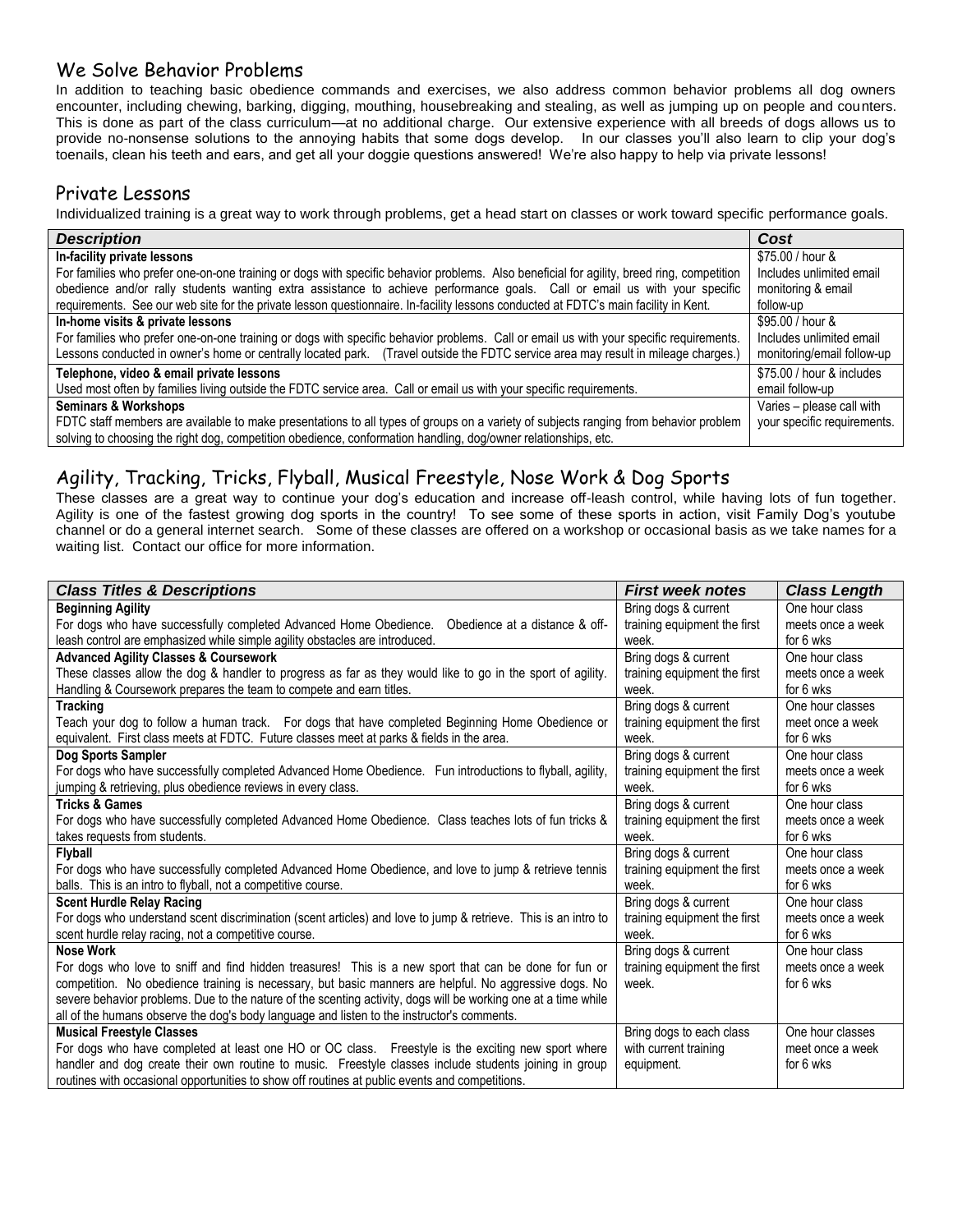## Competition Obedience & Rally Obedience – For Titles or For Fun

Our instructors are experts at working with beginning handlers. Our students regularly achieve the highest titles and winning scores. Whether or not your interest lies in competition, these classes are beneficial for handlers who want to work on attention around distractions, and for handlers who enjoy the process of learning and teaching. Handlers develop a deeper understanding of dogs, dog body language, improving the dog-owner relationship and the science—and art—behind training complicated behaviors.

| <b>Competition Obedience &amp; Rally Class Titles &amp; Descriptions</b>                                      | <b>First week notes</b>     | <b>Class Length</b> |
|---------------------------------------------------------------------------------------------------------------|-----------------------------|---------------------|
| <b>OC1: Attention&amp; Foundation for Performance Sports</b>                                                  | Bring dogs on any collar &  | One hour class      |
| For dogs and puppies over 3 months of age with basic control and manners on leash. (Out-of-control            | leash the first week. Bring | meets once a week   |
| dogs, aggressive dogs and those with significant behavior problems should take a home obedience class         | dog treats the dog REALLY   | for 6 wks           |
| or private lesson first.) Class introduces focused attention, heeling with attention, fronts & finishes, sit, | likes.                      |                     |
| down, stand & come. It's a great foundation for all of the performance sports.                                |                             |                     |
| OC2: Advanced Attention& Foundation for Performance Sports                                                    | Bring dogs to each class    | One hour classes    |
| OC3: Retrieving                                                                                               | with current training       | meet once a week    |
| OC4 & 5: Beginning & Continuing Open                                                                          | equipment.                  | for 6 wks           |
| OC6 & 7: Beginning & Continuing Utility                                                                       |                             |                     |
| OC8: Heeling, Fronts & Finishes                                                                               |                             |                     |
| Each competition obedience class builds on the previous classes.  Dogs coming to FDTC from other              |                             |                     |
| programs must arrange for a private lesson with the instructor to determine the proper class.                 |                             |                     |
| <b>Rally Obedience Classes</b>                                                                                | Bring dogs to each class    | One hour class      |
| For dogs who have completed at least one HO or OC class. Rally is a version of obedience involving            | with current training       | meets once a week   |
| teamwork and basic obedience commands performed in the order prescribed by a course.  Students begin          | equipment.                  | for 6 wks           |
| in Rally 1 to learn the "stations" and progress to Rally 2 for advanced coursework.                           |                             |                     |

## Breed Ring Handling (Conformation)

If you purchased your dog as "show" quality and want to learn how to handle your dog like a professional, these classes and workshops are for you. Family Dog is the only training center in the area to teach step-by-step instructional classes with handouts and homework assignments. (Many facilities just play "dog show" and ignore the needs of new handlers. Experienced handlers are rarely given instruction that will take their performance to a higher level.) Dogs joining our breed ring classes must be well-behaved. Extremely fearful, aggressive or out-of-control dogs should take a private lesson or home obedience class prior to starting conformation classes.

| <b>Breed Ring Handling Class Titles&amp; Descriptions</b>                                                                                                                                                        | <b>First week notes</b>                                   | <b>Class Length</b>                 |
|------------------------------------------------------------------------------------------------------------------------------------------------------------------------------------------------------------------|-----------------------------------------------------------|-------------------------------------|
| <b>Beginning Breed Ring Handling</b>                                                                                                                                                                             | Bring dogs on any collar &<br>leash the first week. Bring | One hour class<br>meets once a week |
| Instructional classes for dogs over 4 months of age and/or beginning handlers.  The basics of hand<br>stacking, free stacking, baiting, gaiting & ring procedures are introduced. (Out-of-control dogs and those | dog treats.                                               | for 6 wks                           |
| with significant behavior problems should take Beginning Home Obedience before this class. Very                                                                                                                  |                                                           |                                     |
| young and/or immature puppies should take Puppy Manners before this class.)                                                                                                                                      |                                                           |                                     |
| <b>Advanced Breed Ring Handling</b>                                                                                                                                                                              | Bring dogs & current                                      | One hour class                      |
| For dogs with basic breed ring control and handlers with a working knowledge of stacking, baiting, gaiting                                                                                                       | training equipment the first                              | meets once a week                   |
| & ring procedure. This is an advanced instruction class and a continuation of Beginning Breed Ring                                                                                                               | week. Bring treats.                                       | for 6 wks                           |
| Class. Experienced handlers/dogs and/or graduates of BR-1 may take this class. (Not sure if this is the                                                                                                          |                                                           |                                     |
| right class for you? Contact us.)                                                                                                                                                                                |                                                           |                                     |

## Our Philosophy & Training Methods

Every dog is different. Some are hyperactive and others are laid back. A few dogs are shy and need more self-confidence, while others have too much confidence! And some dogs are serious while others are silly. We know all dogs are different, and that's why we have developed a training program that works with a wide range of dogs. We treat each dog and his family as individuals, and we modify our techniques to suit your needs.

Our training methods are based on an understanding of animal behavior – how dogs learn and communicate with one another. Whenever we teach the dog something "new" we begin in a quiet, calm environment and we gently help the dog understand what's expected of him. The atmosphere in our classes is conducive to learning. We are always calm and under control. We do not "hype" the dogs up; we soothe and relax them. One more important thing we don't do – we don't repeat commands. Our dogs learn to obey on the first command. This is especially important when "come" and "stay" might make the difference between life and death in an emergency situation. (Repeating commands is a very bad habit that teaches dogs to ignore their owners. Repeating commands is a form of nagging…and you know what happens when you nag your spouse, friend or child to do something that needs to be done!)

One question that often comes up: our policy on "clicker training." We are not fans of the clicker, although we do utilize the concept of behavior modification. Dogs cannot differentiate between "clicks" in a class environment. (Which click is for which dog?) With clickers dogs do not understand when to continue a behavior vs. when to end a behavior, whereas our voice with a marker word allows us to give degrees of reinforcement and truly communicate with the dog (rather than click and feed). We find that our approach teaches dogs to take responsibility for their actions and pay attention to their owners without the crutch of a clicker. We also find that many clicker trained dogs have a better "relationship" with their clicker than with their owners! (And we find that former clicker trainers ultimately change their approach after attending our classes.)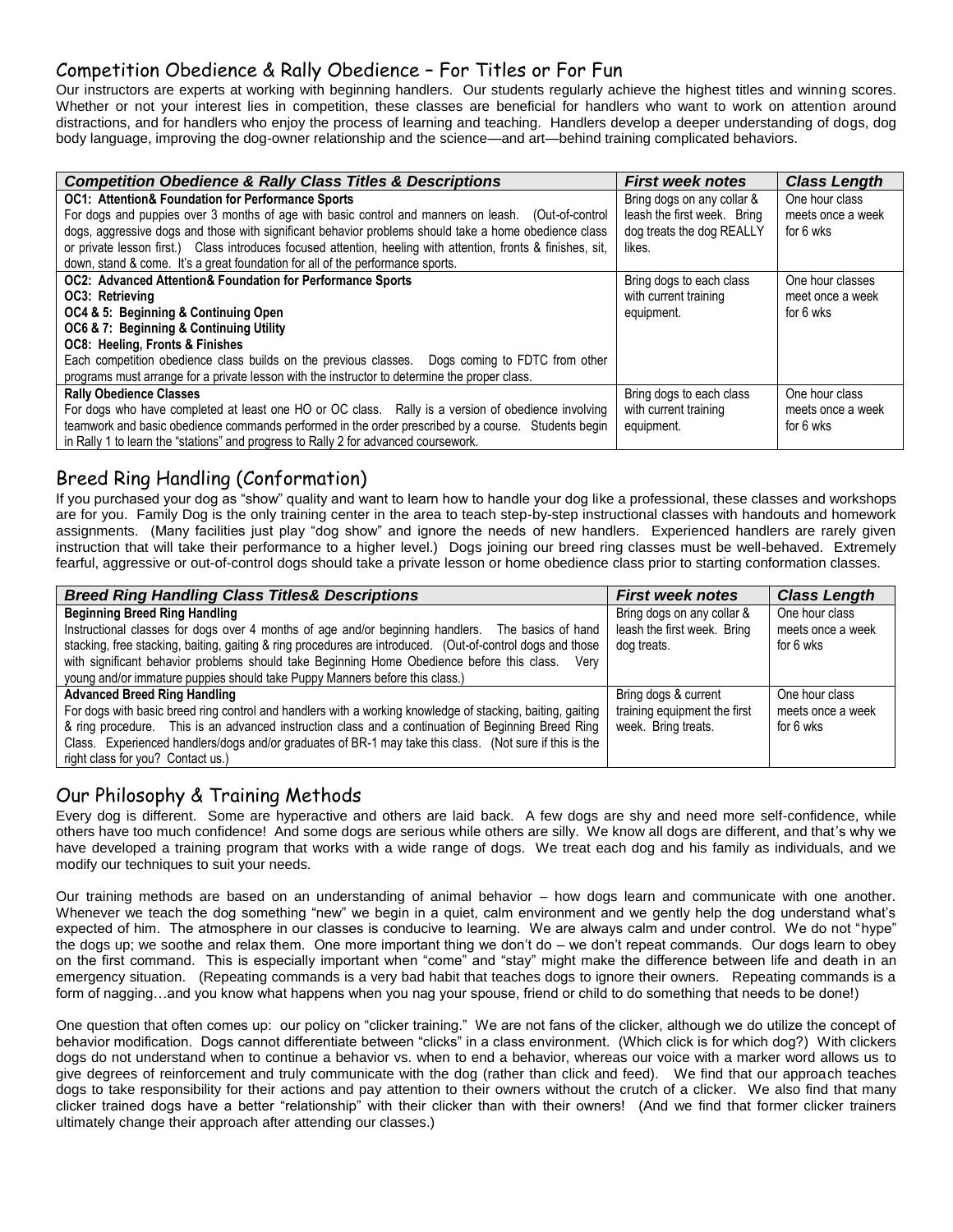Another question we're asked has to do with collars, head halters and body harnesses. There are pro's and con's to each and every type of collar, halter and harness. Some work for most dogs, while others tend to be more specialized. We discuss training equipment in our orientations, so we recommend you wait to purchase any new training items until after orientation. (In fact what you already have will probably be just fine to get you started!)

## Our Staff Makes the Difference

Kathy Lang, President & Training Director of Family Dog Training Center, has been teaching canine classes since 1977. Kathy is an internationally recognized trainer, instructor, competitor and author who has trained and titled some of the top dogs in the country. She co-wrote and co-starred in one of the nation's first videotapes on dog training, "The TLC Way of Training Your Dog" with the famous actor, Howard Keel. Kathy writes for various dog publications and conducts training seminars and workshops throughout the country. Before she "went to the dogs" Kathy worked in the field of corporate communications for more than 10 years.

Kathy teaches many of the competition obedience, rally obedience, agility and conformation handling classes. Kathy has personally achieved perfect 200 scores, multiple High in Trials and advanced titles on her German Shepherds, Belgian Sheepdogs and Schipperkes. Her dogs are consistently ranked in the top for their respective breeds and she titles dogs in many sports (obedience, rally, agility, herding, tracking, conformation and freestyle). As her time permits, Kathy also writes a column on all types of canine competition for the internationally acclaimed **Front & Finish** magazine. Kathy's students have achieved 10 OTCH titles, dozens of UDX titles, High in Trials and High Combined awards. Kathy's specialty is working with folks who are brand new to the sport of dogs.

When it comes to conformation (breed ring, show) handling, Kathy's personal dogs have achieved many breed championships, best of breed awards, sweepstakes wins and group placements in the US and Canada. Kathy has personally exhibited at the prestigious Westminster Kennel Club in New York, as well as the AKC Eukanuba Championship Dog Show. Kathy's knowledge of structure and movement, together with her outstanding teaching skills, are a great asset to her students, many of whom take their first show dog from puppy to breed champion, group placements and Best in Show/Best in Specialty Show wins.

#### Family Dog Instructors & Office Manager

Family Dog Training Center's staff members are experienced dog professionals, who are actively involved in the local dog community. All Family Dog instructors train and show their own dogs in all venues and all dog sports, including obedience, rally, agility, herding, tracking, conformation, field trials and more. Many of them are involved with local rescue organizations, animal shelters, 4-H groups and dog clubs. Everyone connected with Family Dog Training Center has gone through an extensive one-year apprenticeship and training program to ensure consistency in techniques, as well as philosophy. Continuing education helps keep the staff up-to-date on the latest changes in all aspects of canine training, behavior and health issues.

All of our staff members "give back" to the dog community through volunteer activities, educational programs, dog club involvement, rescue group support and free workshops. We are very proud to have these individuals associated with Family Dog. Here is a brief review of our staff members. Be sure to visit our web site for photos and more complete biographies.*(Please note: Only the following individuals are endorsed and approved by Kathy Lang, president of Family Dog.)*

*Barb Vasey, Office Manager* Barb took her first class at Family Dog in the mid '90s. Over the years three of her dogs participated in training at Family Dog, with her Golden Retriever also earning his CGC. Barb's professional career has been varied, including years as office manager for a large emergency vet clinic and time as a small business owner. Barb and husband, Joel, moved to California for a few years, then moved back to Seattle and back to Family Dog with their long-haired German Shepherd, Kadee. Kadee is working toward obedience, rally and agility titles while also serving as half of Family Dog's new office team, greeting visitors when they come to see Barb in the office.

*Tasheena Lenti Housman, Senior Instructor* Tasheena and her pair of Bichons (6-year old Snowy and 1-year old Liberty) are very popular home obedience and rally obedience instructors. Tasheena started training Snowy at Family Dog in puppy class and became hooked. She finished a year-long apprenticeship program in 2009 and has been teaching classes and conducting private lessons ever since. Snowy has her Rally Excellent and Companion Dog titles and is training for more obedience and agility titles. Liberty is just getting started in conformation showing, and will also earn performance titles when she gets a bit older. When she's not working in the field of accounting, Tasheena and her husband love to take the Bichons, along with their third dog, Jake (a wonderful, goofy Pit Bull) on all types of outdoor adventures!

*Jayne Widhalm Bosch, Senior Instructor* Jayne's childhood passion for animals both large and small turned into an Animal Science degree from the University of Illinois at Urbana-Champaign. Growing up in Illinois, Jayne did research work with dairy cattle and swine, while living with dogs, birds and fish. After moving to Seattle Jayne adopted her Australian Shepherd mix, Otter. A few years later Jayne and her husband added a Kelpie mix, Kepler, to their family. Joining Family Dog Training Center's classes as a student was one of the easiest (and best!) decisions she has made. Otter, Kepler and Jayne are training for competition obedience, rally obedience, flyball, tracking, and agility. Jayne started teaching classes and conducting private lessons in 2011. Jayne's educational background, veterinary assistant skills, and kennel experiences make her a valuable member of the Family Dog team.

*Adora Lanphere, Senior Instructor* Adora started training her Pembroke Welsh Corgi, Quincy, with Family Dog in 2010. Puppy Manners class helped Quincy gain confidence and today he's training and competing in agility, rally and competition obedience. This past year Adora and her husband added a Flat Coated Retriever, Watson, to their family. Watson is training for conformation and all the performance sports. Adora joined the Family Dog staff in 2011 and currently teaches Saturday morning rally and agility classes. Students with busy weeknight schedules love Adora's flexibility in offering weekend performance classes!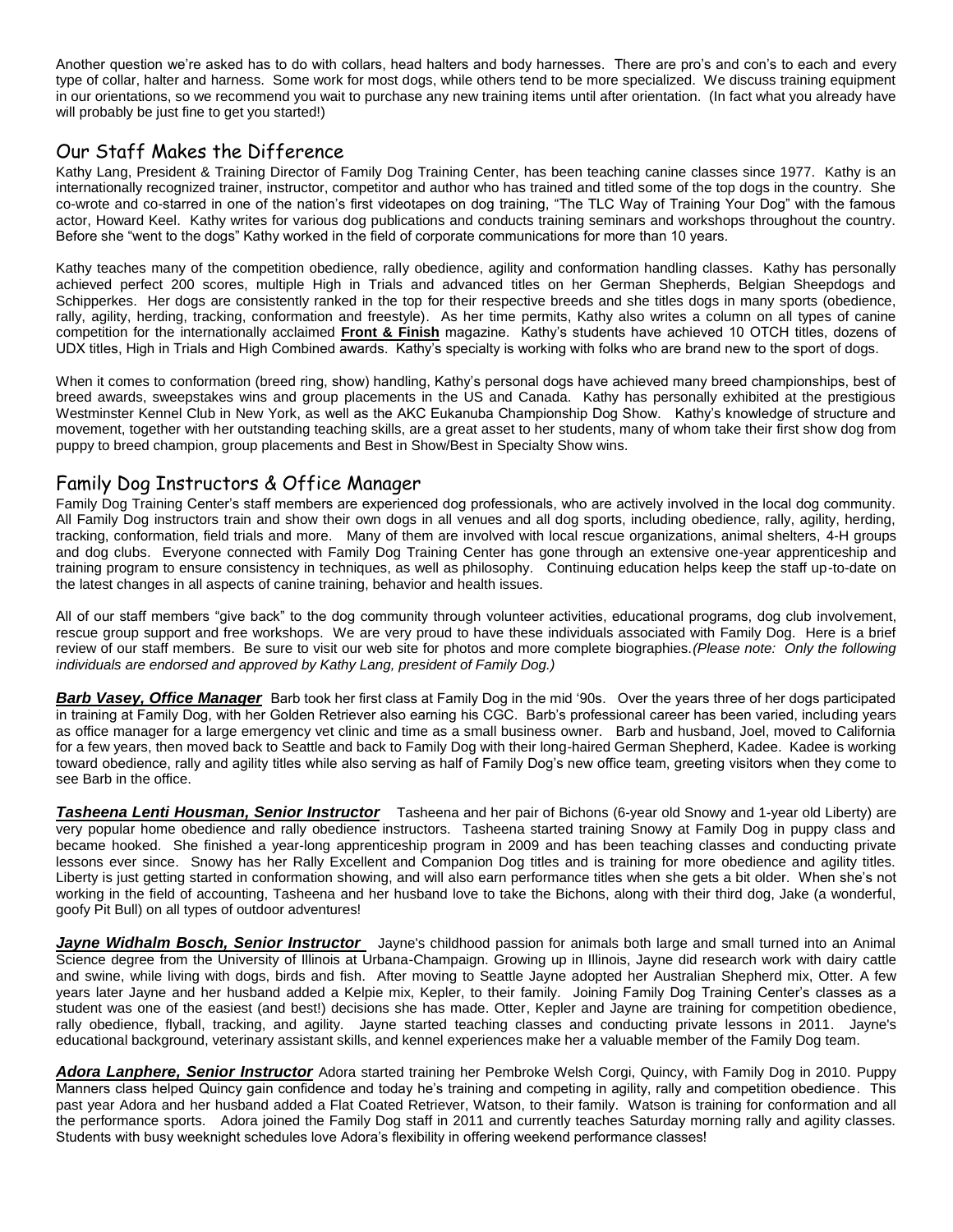*Cheryl Jackson, Senior Instructor* Cheryl has been interested in dogs since she was a young girl pouring over her AKC dog breed poster to identify the dogs she saw around the neighborhood. Cheryl started training her Belgian Sheepdog Colt, in Puppy Manners at Family Dog when he was 11 weeks old. They then advanced into competition obedience classes and Cheryl was quickly hooked on training. Colt has earned titles in obedience and rally, and will be competing in agility soon. Cheryl graduated from the FDTC Apprenticeship program in 2012 and loves teaching others how to train and enjoy their dogs. She knows that a well behaved dog is a welcome addition to the family and wants to help others achieve that goal with their dogs.

*David Jackson, Senior Instructor* Growing up David's family had a variety of mixed and pure breed dogs. When he and his wife, Cheryl, obtained Colt (see above), David also participated in the training classes. David became "hooked" and obtained his "own" competition dog, Cavu (Belgian Tervuren) in 2011. Cavu and David are working in rally, competition obedience and agility. David completed the FDTC Apprenticeship Program in 2012 and has quickly become a popular home obedience instructor. David is also our technical support and website guru.

*Ingrida Robinson, Senior Instructor* Ingrida started taking home obedience classes with Kathy Lang when she was still teaching for the parks department in North Seattle, more than 20 years ago. Ingrida and her first Petit Basset Griffon Vendeen, Hoover, moved into competition obedience classes and went on to earn their CDX title with many high scores. Sophie, another PBGV, followed in Hoover's pawsteps, going on to earn the coveted Utility Dog title and multiple National Specialty High In Trial awards. Ingrida recently finished the UDX title on her Polish Lowland Sheepdog, Boddington, and she has a new PBGV who's training in all the performance classes and conformation. Family Dog students love to have Ingrida substitute teach their Breed Ring, Rally and Competition Obedience classes, and look forward to the day that Ingrida retires from her full-time banking position to devote more time to the dogs!

*Mary Berry, Senior Instructor* Mary's first class with Kathy Lang was 30 years ago, when Kathy was still teaching at the Humane Society in Bellevue. Over the years Mary's dogs, all Belgian Tervuren, have earned breed championships, obedience, rally, agility, tracking and herding titles. When Mary is not running her elementary school library in Issaquah, training and showing her own dogs, she assists with several of the classes and workshops at Family Dog, and is a performance class substitute teacher.

*Jennifer Mogren, Home Obedience Instructor* Jennifer grew up with shelties as family pets, but it was not until she got her own dog Lexi, a Yorkie-Shih Tzu mix, that she became involved in dog training. She began Puppy Manners classes with Lexi in 2012. By the time they graduated from Beginning Home Obedience, Jennifer was hooked and went on to take Competition Obedience classes, where she is plans to compete and earn titles in the near future. Jennifer and Lexi also recently began Agility classes. Her favorite part of training is the relationship it has helped her build with her dog, and she appreciated the way in which Family Dog believes that any breed of dog can learn! Jennifer was thrilled to be asked to join the apprenticeship program at Family Dog. Jennifer is currently enrolled in a Masters in Teaching program to become a high school teacher, and is looking forward to the way in which dog training and her career will overlap and complement each other.

*Isabela Mailman, Home Obedience Instructor* Isabela has had a lifelong passion for working with animals. She grew up showing horses and running about the neighborhood with her Miniature Dachsund in tow. In 2001, she purchased her first Rhodesian Ridgeback and has been actively competing and breeding Rhodesian Ridgebacks with her husband for over ten years. Besides her pack of Rhodesian Ridgebacks, she has a Border Terrier named Gromit who is quite active in Agility and has earned titles in Earth Dog. Isabela also actively competes with her four horses. Training both equine and canine partners makes up her daily life and she wouldn't have it any other way. She is truly excited to be a part of the Family Dog team, having worked with many different trainers over the years, the philosophy and methods of Family Dog really nurtures the relationship and bond between human and canine. She feels great pleasure in being a part of such a wonderful group of people and trainers.

*The following instructors are currently "semi-retired" from teaching, but you'll see them on the schedule as special events, workshops and classes come up!*

**Denise Paquette, Senior Instructor** Denise's involvement in dog training goes back to her teenage years, beginning with the family's Miniature Schnauzer. Her current canine family includes Beanie, a 10 year old Yorkie/Maltese who has his CGC and Therapy Dog certifications and 6 year old Daisy, a Maltese, who is working towards agility, rally and obedience titles. Denise is a very popular home obedience instructor for Family Dog, and finds that her non-dog profession as the owner/director/teacher of a preschool and toddler program reinforces and complements the primary skills needed when working with animals: patience and consistency.

*Laurie Cottier, Senior Instructor* Laurie has been involved in the dog world for more than 25 years, owning and training a wide variety of breeds, including two Rottweilers, a Bouvier des Flandres, Tibetan Terrier and Coton de Tulear. Laurie first started teaching obedience and therapy dog classes for Family Dog in 2004. Laurie is a certified AKC Canine Good Citizen evaluator, and member of APDT, Delta Society/Pet partners, ARC and ACC. Mocha and Cisco, two of Laurie's Rottweilers, received national awards for their work as Delta Society/Pet Partners therapy dog teams. Laurie is thrilled to be back at Family Dog teaching home obedience, CGC and therapy dog classes, while also training Tazzie, a Coton de Tulear and Harley, her newest Rottweiler.

*Megan Miller, Senior Instructor* Megan graduated from Family Dog's apprenticeship program in 2011. Megan started training her own pets as a child through 4-H groups. Her interest in dogs led her to volunteer with a local animal shelter. When Jack, one of Megan's foster dogs, became a permanent member of the household she turned to Family Dog Training Center. The training philosophy was one Megan understood and enjoyed! On invitation, Megan was thrilled to further her dog training education as an apprentice, and is honored to have the opportunity to help people with their canine family members. Megan's canine family includes Jack and Lulu two mixes she adopted from the shelter. Both are currently training for Competition Obedience and Rally Obedience. Megan shares her home with her supportive husband Nick, and their cat Tai.